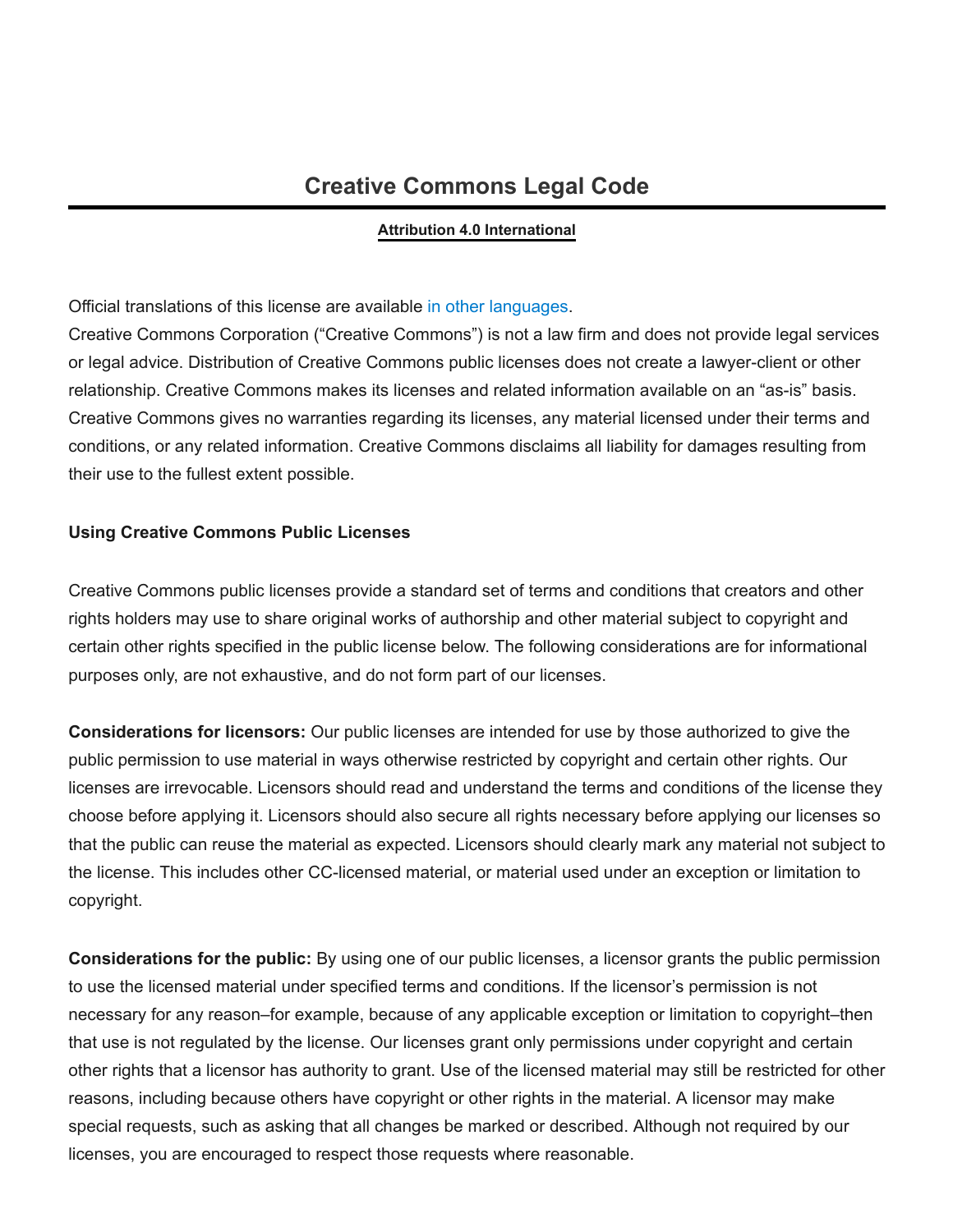### **Creative Commons Attribution 4.0 International Public License**

By exercising the Licensed Rights (defined below), You accept and agree to be bound by the terms and conditions of this Creative Commons Attribution 4.0 International Public License ("Public License"). To the extent this Public License may be interpreted as a contract, You are granted the Licensed Rights in consideration of Your acceptance of these terms and conditions, and the Licensor grants You such rights in consideration of benefits the Licensor receives from making the Licensed Material available under these terms and conditions.

#### <span id="page-1-0"></span>**Section 1 – Definitions.**

- a. **Adapted Material** means material subject to Copyright and Similar Rights that is derived from or based upon the Licensed Material and in which the Licensed Material is translated, altered, arranged, transformed, or otherwise modified in a manner requiring permission under the Copyright and Similar Rights held by the Licensor. For purposes of this Public License, where the Licensed Material is a musical work, performance, or sound recording, Adapted Material is always produced where the Licensed Material is synched in timed relation with a moving image.
- b. **Adapter's License** means the license You apply to Your Copyright and Similar Rights in Your contributions to Adapted Material in accordance with the terms and conditions of this Public License.
- c. **Copyright and Similar Rights** means copyright and/or similar rights closely related to copyright including, without limitation, performance, broadcast, sound recording, and Sui Generis Database Rights, without regard to how the rights are labeled or categorized. For purposes of this Public License, the rights specified in Section  $2(b)(1)-(2)$  are not Copyright and Similar Rights.
- d. **Effective Technological Measures** means those measures that, in the absence of proper authority, may not be circumvented under laws fulfilling obligations under Article 11 of the WIPO Copyright Treaty adopted on December 20, 1996, and/or similar international agreements.
- e. **Exceptions and Limitations** means fair use, fair dealing, and/or any other exception or limitation to Copyright and Similar Rights that applies to Your use of the Licensed Material.
- f. **Licensed Material** means the artistic or literary work, database, or other material to which the Licensor applied this Public License.
- g. **Licensed Rights** means the rights granted to You subject to the terms and conditions of this Public License, which are limited to all Copyright and Similar Rights that apply to Your use of the Licensed Material and that the Licensor has authority to license.
- h. **Licensor** means the individual(s) or entity(ies) granting rights under this Public License.
- i. **Share** means to provide material to the public by any means or process that requires permission under the Licensed Rights, such as reproduction, public display, public performance, distribution, dissemination, communication, or importation, and to make material available to the public including in ways that members of the public may access the material from a place and at a time individually chosen by them.
- j. **Sui Generis Database Rights** means rights other than copyright resulting from Directive 96/9/EC of the European Parliament and of the Council of 11 March 1996 on the legal protection of databases, as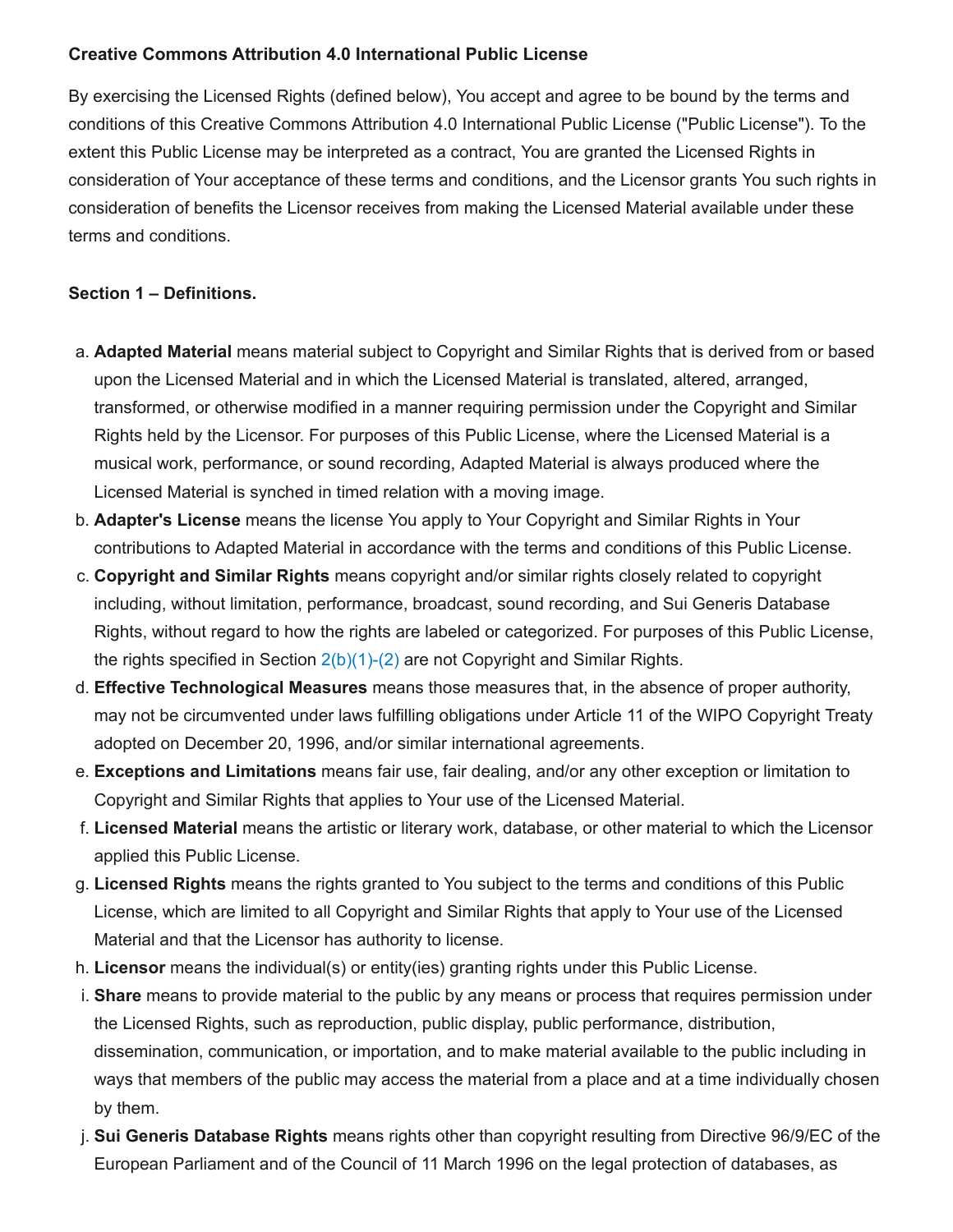amended and/or succeeded, as well as other essentially equivalent rights anywhere in the world.

k. **You** means the individual or entity exercising the Licensed Rights under this Public License. **Your** has a corresponding meaning.

#### **Section 2 – Scope.**

#### a. **License grant**.

- <span id="page-2-2"></span>1. Subject to the terms and conditions of this Public License, the Licensor hereby grants You a worldwide, royalty-free, non-sublicensable, non-exclusive, irrevocable license to exercise the Licensed Rights in the Licensed Material to:
	- A. reproduce and Share the Licensed Material, in whole or in part; and
	- B. produce, reproduce, and Share Adapted Material.
- 2. Exceptions and Limitations. For the avoidance of doubt, where Exceptions and Limitations apply to Your use, this Public License does not apply, and You do not need to comply with its terms and conditions.
- 3. Term. The term of this Public License is specified in Section  $6(a)$ .
- <span id="page-2-1"></span>4. Media and formats; technical modifications allowed. The Licensor authorizes You to exercise the Licensed Rights in all media and formats whether now known or hereafter created, and to make technical modifications necessary to do so. The Licensor waives and/or agrees not to assert any right or authority to forbid You from making technical modifications necessary to exercise the Licensed Rights, including technical modifications necessary to circumvent Effective Technological Measures. For purposes of this Public License, simply making modifications authorized by this Section  $2(a)(4)$ never produces Adapted Material.
- 5. Downstream recipients.
	- A. Offer from the Licensor Licensed Material. Every recipient of the Licensed Material automatically receives an offer from the Licensor to exercise the Licensed Rights under the terms and conditions of this Public License.
	- B. No downstream restrictions. You may not offer or impose any additional or different terms or conditions on, or apply any Effective Technological Measures to, the Licensed Material if doing so restricts exercise of the Licensed Rights by any recipient of the Licensed Material.
- 6. No endorsement. Nothing in this Public License constitutes or may be construed as permission to assert or imply that You are, or that Your use of the Licensed Material is, connected with, or sponsored, endorsed, or granted official status by, the Licensor or others designated to receive attribution as provided in Section  $3(a)(1)(A)(i)$ .

### <span id="page-2-0"></span>b. **Other rights**.

1. Moral rights, such as the right of integrity, are not licensed under this Public License, nor are publicity, privacy, and/or other similar personality rights; however, to the extent possible, the Licensor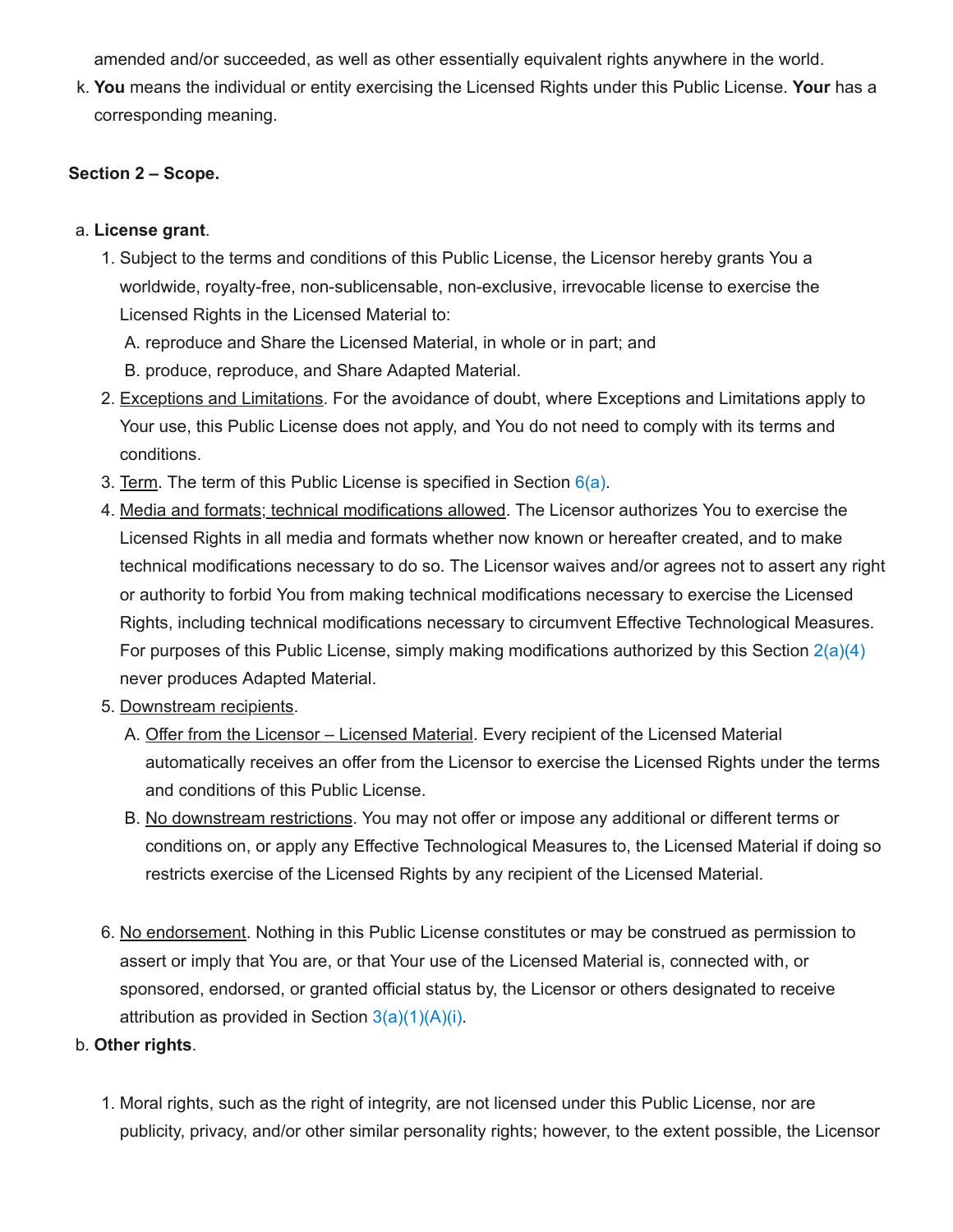waives and/or agrees not to assert any such rights held by the Licensor to the limited extent necessary to allow You to exercise the Licensed Rights, but not otherwise.

- 2. Patent and trademark rights are not licensed under this Public License.
- 3. To the extent possible, the Licensor waives any right to collect royalties from You for the exercise of the Licensed Rights, whether directly or through a collecting society under any voluntary or waivable statutory or compulsory licensing scheme. In all other cases the Licensor expressly reserves any right to collect such royalties.

## **Section 3 – License Conditions.**

Your exercise of the Licensed Rights is expressly made subject to the following conditions.

### <span id="page-3-3"></span>a. **Attribution**.

- <span id="page-3-2"></span><span id="page-3-1"></span><span id="page-3-0"></span>1. If You Share the Licensed Material (including in modified form), You must:
	- A. retain the following if it is supplied by the Licensor with the Licensed Material:
		- i. identification of the creator(s) of the Licensed Material and any others designated to receive attribution, in any reasonable manner requested by the Licensor (including by pseudonym if designated);
		- ii. a copyright notice;
		- iii. a notice that refers to this Public License;
		- iv. a notice that refers to the disclaimer of warranties;
		- v. a URI or hyperlink to the Licensed Material to the extent reasonably practicable;
	- B. indicate if You modified the Licensed Material and retain an indication of any previous modifications; and
	- C. indicate the Licensed Material is licensed under this Public License, and include the text of, or the URI or hyperlink to, this Public License.
- 2. You may satisfy the conditions in Section  $3(a)(1)$  in any reasonable manner based on the medium, means, and context in which You Share the Licensed Material. For example, it may be reasonable to satisfy the conditions by providing a URI or hyperlink to a resource that includes the required information.
- 3. If requested by the Licensor, You must remove any of the information required by Section  $3(a)(1)(A)$ to the extent reasonably practicable.
- 4. If You Share Adapted Material You produce, the Adapter's License You apply must not prevent recipients of the Adapted Material from complying with this Public License.

### <span id="page-3-4"></span>**Section 4 – Sui Generis Database Rights.**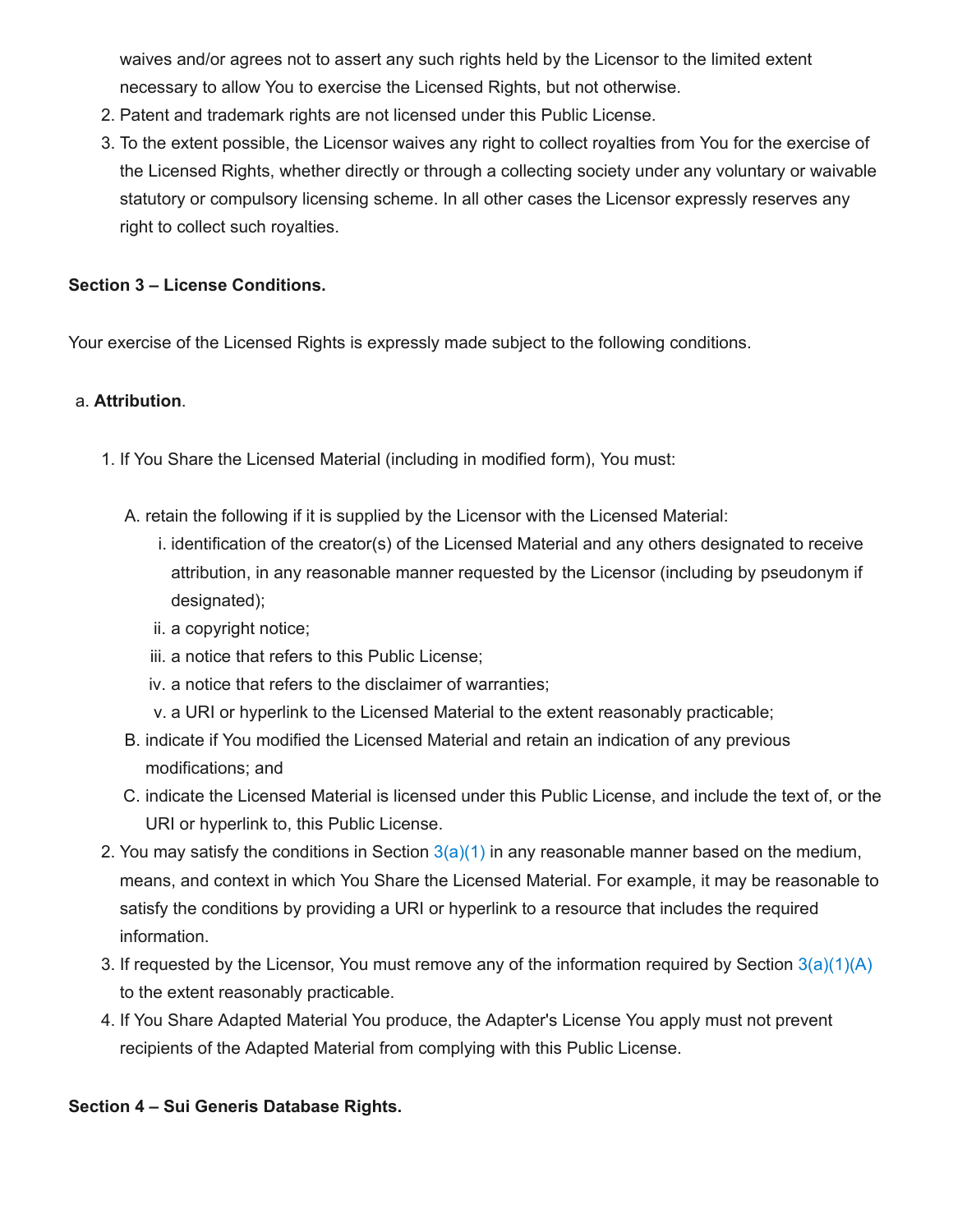Where the Licensed Rights include Sui Generis Database Rights that apply to Your use of the Licensed Material:

- a. for the avoidance of doubt, Section  $2(a)(1)$  grants You the right to extract, reuse, reproduce, and Share all or a substantial portion of the contents of the database;
- b. if You include all or a substantial portion of the database contents in a database in which You have Sui Generis Database Rights, then the database in which You have Sui Generis Database Rights (but not its individual contents) is Adapted Material; and
- c. You must comply with the conditions in Section  $3(a)$  if You Share all or a substantial portion of the contents of the database.

<span id="page-4-2"></span>For the avoidance of doubt, this Section [4](#page-3-4) supplements and does not replace Your obligations under this Public License where the Licensed Rights include other Copyright and Similar Rights. **Section 5 – Disclaimer of Warranties and Limitation of Liability.**

- **a. Unless otherwise separately undertaken by the Licensor, to the extent possible, the Licensor offers the Licensed Material as-is and as-available, and makes no representations or warranties of any kind concerning the Licensed Material, whether express, implied, statutory, or other. This includes, without limitation, warranties of title, merchantability, fitness for a particular purpose, non-infringement, absence of latent or other defects, accuracy, or the presence or absence of errors, whether or not known or discoverable. Where disclaimers of warranties are not allowed in full or in part, this disclaimer may not apply to You.**
- b. To the extent possible, in no event will the Licensor be liable to You on any legal theory **(including, without limitation, negligence) or otherwise for any direct, special, indirect, incidental, consequential, punitive, exemplary, or other losses, costs, expenses, or damages arising out of this Public License or use of the Licensed Material, even if the Licensor has been advised of the possibility of such losses, costs, expenses, or damages. Where a limitation of liability is not allowed in full or in part, this limitation may not apply to You.**
- c. The disclaimer of warranties and limitation of liability provided above shall be interpreted in a manner that, to the extent possible, most closely approximates an absolute disclaimer and waiver of all liability.

#### <span id="page-4-3"></span>**Section 6 – Term and Termination.**

- <span id="page-4-0"></span>a. This Public License applies for the term of the Copyright and Similar Rights licensed here. However, if You fail to comply with this Public License, then Your rights under this Public License terminate automatically.
- <span id="page-4-1"></span>b. Where Your right to use the Licensed Material has terminated under Section  $6(a)$ , it reinstates: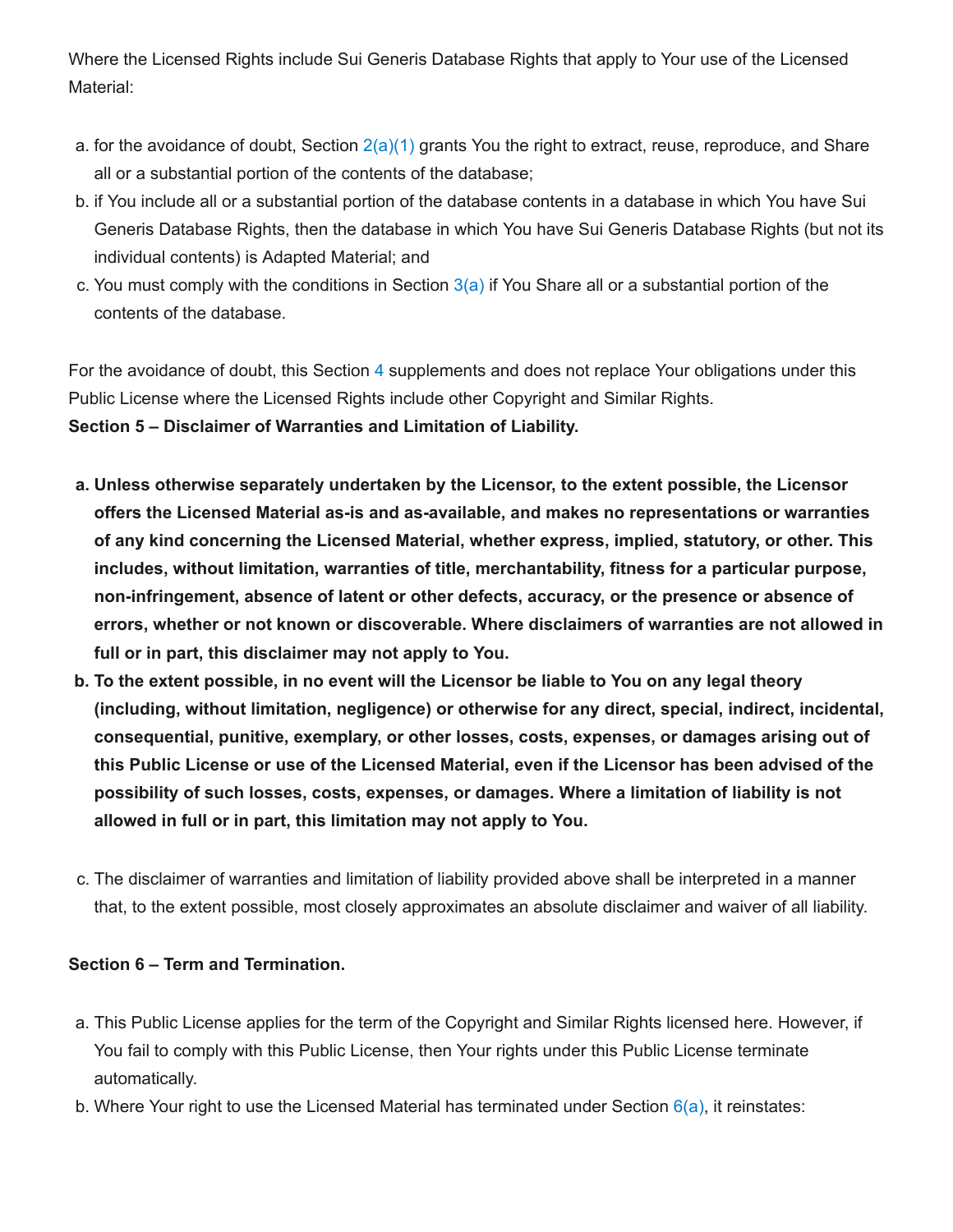- 1. automatically as of the date the violation is cured, provided it is cured within 30 days of Your discovery of the violation; or
- 2. upon express reinstatement by the Licensor.

For the avoidance of doubt, this Section  $6(b)$  does not affect any right the Licensor may have to seek remedies for Your violations of this Public License.

- c. For the avoidance of doubt, the Licensor may also offer the Licensed Material under separate terms or conditions or stop distributing the Licensed Material at any time; however, doing so will not terminate this Public License.
- d. Sections [1,](#page-1-0) [5](#page-4-2), [6](#page-4-3), [7](#page-5-0), and [8](#page-5-1) survive termination of this Public License.

# <span id="page-5-0"></span>**Section 7 – Other Terms and Conditions.**

- a. The Licensor shall not be bound by any additional or different terms or conditions communicated by You unless expressly agreed.
- b. Any arrangements, understandings, or agreements regarding the Licensed Material not stated herein are separate from and independent of the terms and conditions of this Public License.

# <span id="page-5-1"></span>**Section 8 – Interpretation.**

- a. For the avoidance of doubt, this Public License does not, and shall not be interpreted to, reduce, limit, restrict, or impose conditions on any use of the Licensed Material that could lawfully be made without permission under this Public License.
- b. To the extent possible, if any provision of this Public License is deemed unenforceable, it shall be automatically reformed to the minimum extent necessary to make it enforceable. If the provision cannot be reformed, it shall be severed from this Public License without affecting the enforceability of the remaining terms and conditions.
- c. No term or condition of this Public License will be waived and no failure to comply consented to unless expressly agreed to by the Licensor.
- d. Nothing in this Public License constitutes or may be interpreted as a limitation upon, or waiver of, any privileges and immunities that apply to the Licensor or You, including from the legal processes of any jurisdiction or authority.

Creative Commons is not a party to its public licenses. Notwithstanding, Creative Commons may elect to apply one of its public licenses to material it publishes and in those instances will be considered the "Licensor." The text of the Creative Commons public licenses is dedicated to the public domain under the CC0 Public Domain [Dedication.](https://creativecommons.org/publicdomain/zero/1.0/legalcode) Except for the limited purpose of indicating that material is shared under a Creative Commons public license or as otherwise permitted by the Creative Commons policies published at [creativecommons.org/policies,](https://creativecommons.org/policies) Creative Commons does not authorize the use of the trademark "Creative Commons" or any other trademark or logo of Creative Commons without its prior written consent including, without limitation, in connection with any unauthorized modifications to any of its public licenses or any other